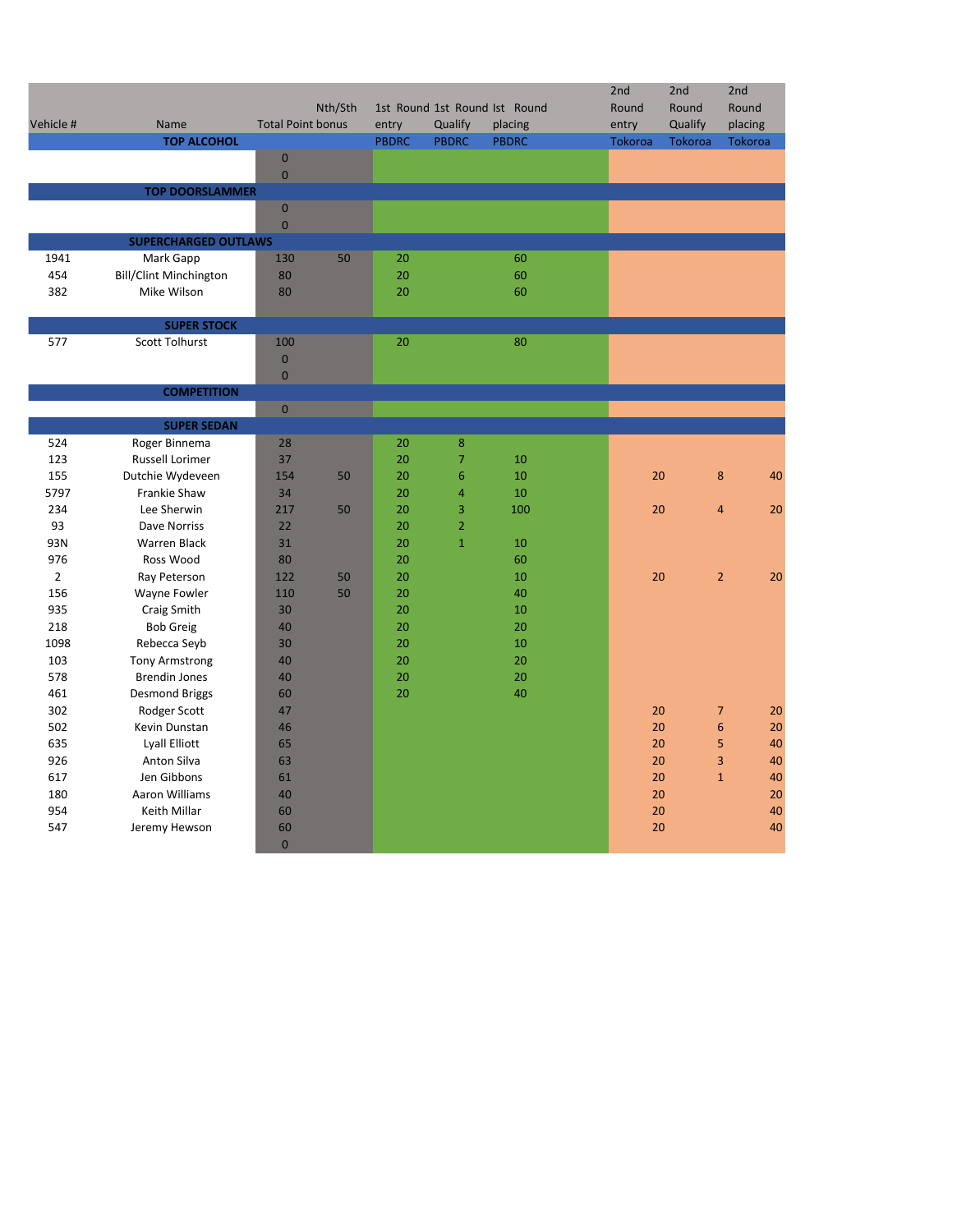|      | <b>MODIFIED</b>          |              |    |    |                         |     |    |                         |    |
|------|--------------------------|--------------|----|----|-------------------------|-----|----|-------------------------|----|
| 83   | Stu Minchington          | 128          |    | 20 | 8                       | 100 |    |                         |    |
| 722  | <b>Tony Latta</b>        | 67           |    | 20 | 7                       | 40  |    |                         |    |
| 1394 | Murray Dawson            | 86           |    | 20 | 6                       | 60  |    |                         |    |
| 885  | Reuben Beaumont          | 75           | 50 | 20 | 5                       |     |    |                         |    |
| 818  | Preston Brunell          | 104          |    | 20 | $\overline{\mathbf{4}}$ | 80  |    |                         |    |
| 198  | <b>Greg Campbell</b>     | 63           |    | 20 | 3                       | 40  |    |                         |    |
|      |                          | $\mathbf{0}$ |    |    |                         |     |    |                         |    |
|      | <b>COMP BIKE</b>         |              |    |    |                         |     |    |                         |    |
| 61   | Phil Nunn                | 88           |    | 20 | 8                       | 60  |    |                         |    |
| 45   | Colin Johnson            | 177          | 50 | 20 | $\overline{7}$          | 100 | 20 | $\overline{7}$          | 40 |
| 1339 | <b>Tory Appleton</b>     | 86           |    | 20 | 6                       | 60  | 20 | $\boldsymbol{6}$        | 20 |
| 452  | <b>Mike Trainor</b>      | 220          |    | 20 | 5                       | 80  | 20 | 5                       | 40 |
| 166  | Jock van Niekerk         | 68           |    |    |                         |     | 20 | 8                       | 40 |
| 622  | Jeff Godden              | 44           |    |    |                         |     | 20 | $\overline{a}$          | 20 |
|      |                          | $\pmb{0}$    |    |    |                         |     |    |                         |    |
|      | <b>MODIFIED BIKE</b>     |              |    |    |                         |     |    |                         |    |
| 45   | Colin Johnson            | 204          | 50 | 20 | 8                       | 100 | 20 | $\boldsymbol{6}$        |    |
| 438  | Shannon Askew            | 140          | 50 | 20 | 7                       | 40  | 20 | 3                       |    |
| 300  | Dean Piper               | 86           |    | 20 | 6                       | 60  |    |                         |    |
| 96   | Shannon Webb             | 122          |    | 20 | 5                       | 20  | 20 | $\overline{7}$          |    |
| 777  | Alan Thoresen            | 118          | 50 | 20 | 4                       | 20  | 20 | $\overline{\mathbf{4}}$ |    |
| 228  | Steve van Pelt           | 103          |    | 20 | 3                       | 80  |    |                         |    |
| 1239 | Graham Sorenson          | 62           |    | 20 | $\overline{2}$          | 40  |    |                         |    |
| 111  | Alex Paterson            | 41           |    | 20 | $\mathbf 1$             | 20  |    |                         |    |
| 112  | Cole Scammell            | 40           |    | 20 |                         | 20  |    |                         |    |
| 47   | Warren Wilson            | 40           |    | 20 |                         | 20  |    |                         |    |
| 94   | Mark James               | 28           |    |    |                         |     | 20 | $\bf 8$                 |    |
| 35   | Anton Foley              | 25           |    |    |                         |     | 20 |                         |    |
| 154  | Jackson Wilton           | 22           |    |    |                         |     | 20 | 5<br>$\overline{2}$     |    |
| 622  | Jeff Godden              |              |    |    |                         |     |    |                         |    |
|      |                          | 21           |    |    |                         |     | 20 | $\mathbf{1}$            |    |
| 24   | Peter Wald               | 20           |    |    |                         |     | 20 |                         |    |
| 166  | Jock van Niekerk         | 20           |    |    |                         |     | 20 |                         |    |
| 46   | <b>Tony Gray</b>         | 20           |    |    |                         |     | 20 |                         |    |
|      | <b>SUPER STREET</b>      | $\mathbf 0$  |    |    |                         |     |    |                         |    |
| 108  | Daniel McTeigue          | 48           |    | 20 | 8                       | 20  |    |                         |    |
| 1830 | Rex Ford                 | 67           |    | 20 | 7                       | 40  |    |                         |    |
| 11   | Ian MacNeil              | 86           |    | 20 | 6                       | 60  |    |                         |    |
| 112  | <b>Grant Emett</b>       | 45           |    | 20 | 5                       | 20  |    |                         |    |
| 504  | Wayne Lawton             | 64           |    | 20 | 4                       | 40  |    |                         |    |
| 106  | Morgan Bothwell          | 123          |    | 20 | 3                       | 100 |    |                         |    |
|      | Chris Sherwin            |              |    |    |                         | 80  |    |                         | 40 |
| 299  |                          | 215          |    | 20 | $\overline{2}$          |     | 20 | 3                       |    |
| 934  | Alec Diver               | 41           |    | 20 | $\mathbf{1}$            | 20  |    |                         |    |
| 612  | Damian Berg              | 30           |    | 20 |                         | 10  |    |                         |    |
| 110  | Vince Vadergoes          | 30           |    | 20 |                         | 10  |    |                         |    |
| 613  | Geoff Dell               | 30           |    | 20 |                         | 10  |    |                         |    |
| 9085 | David Christian          | 30           |    | 20 |                         | 10  |    |                         |    |
| 616  | Bex Betman               | 30           |    | 20 |                         | 10  |    |                         |    |
| 605  | John McTeigue            | 30           |    | 20 |                         | 10  |    |                         |    |
| 100  | <b>Steve Henery</b>      | 30           |    | 20 |                         | 10  |    |                         |    |
| 572  | Jared Donald             | 30           |    | 20 |                         | 10  |    |                         |    |
| 800  | <b>Grant Lindsay</b>     | 40           |    | 20 |                         | 20  |    |                         |    |
| 1171 | <b>Steve Amrein</b>      | 66           |    |    |                         |     | 20 | $\boldsymbol{6}$        | 40 |
| 1497 | Dean Hastie              | 65           |    |    |                         |     | 20 | 5                       | 40 |
| 1969 | Matt Kingi               | 61           |    |    |                         |     | 20 | $\mathbf{1}$            | 40 |
| 597  | Alan Smith               | 60           |    |    |                         |     | 20 |                         | 40 |
| 218  | Frank Syben              | 60           |    |    |                         |     | 20 |                         | 40 |
| 279  | Ron van der Meent        | 60           |    |    |                         |     | 20 |                         | 40 |
| 608  | <b>Steve Bartie</b>      | 60           |    |    |                         |     | 20 |                         | 40 |
| 1990 | <b>Glen Collins</b>      | 60           |    |    |                         |     | 20 |                         | 40 |
| 1544 | <b>Michael Tillemans</b> | 40           |    |    |                         |     | 20 |                         | 20 |
| 3218 | Jim McIndoe              | 60           |    |    |                         |     | 20 |                         | 40 |